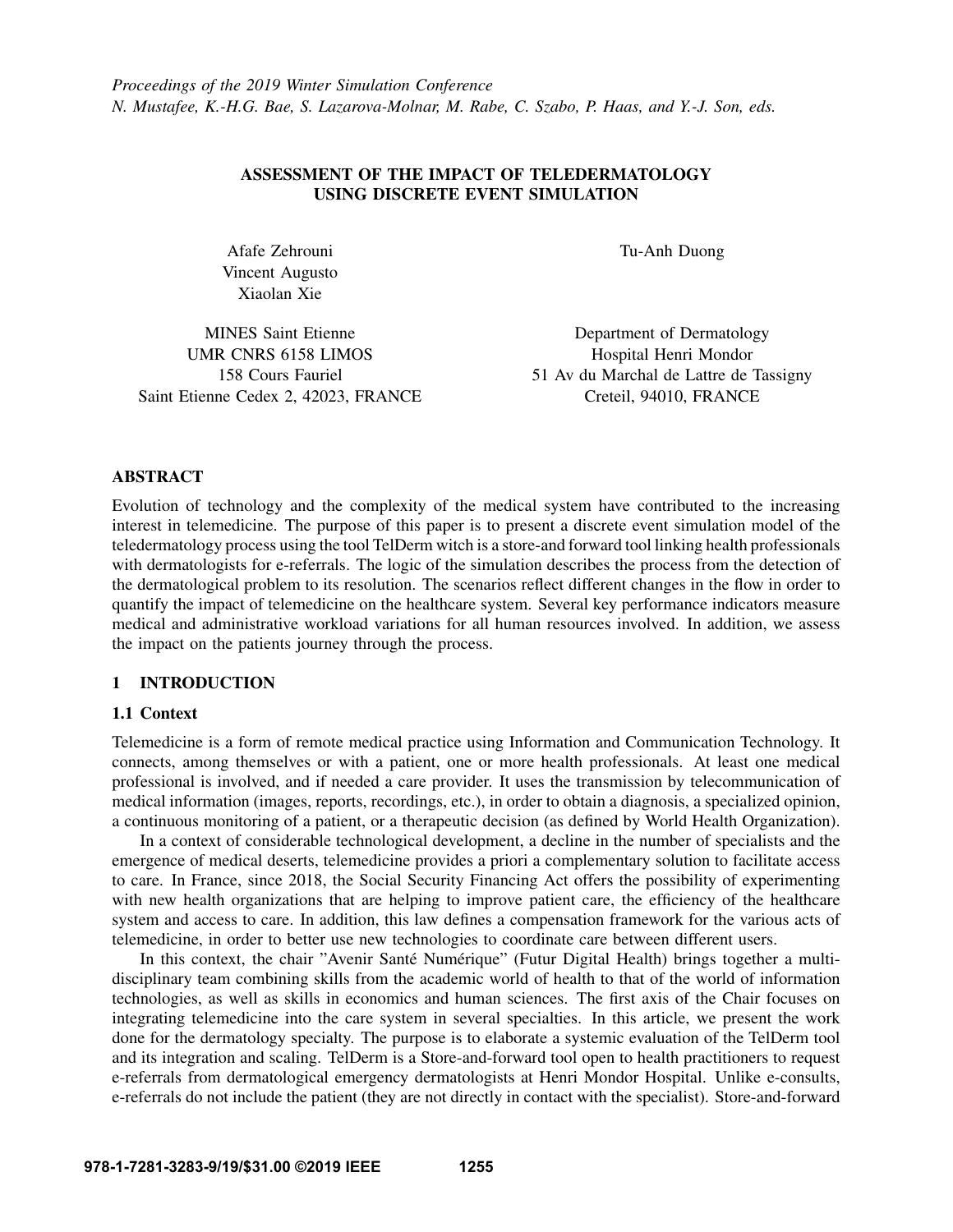or asynchronous telemedicine is collecting clinical information and sending it electronically to the dermatologists for evaluation. Information typically includes demographic data, medical history and image files. The health professional may use a desktop computer or a mobile device to gather and send the information. Information is transmitted by e-mail and uploaded to a secure server.

TelDerm has been deployed since 2014 and its use is increasing over the years. However, it remains very small compared to dermatological consultations in general, and consultations to dermatological emergencies in particular. The aim of the work presented is to quantify the impact of TelDerm and its evolution on the organization of healthcare systems and on the patient's journey. To this end, we are developing a discrete simulation model representing the current functioning of TelDerm and the predictions of its evolution. We measure indicators on different workloads induced by the use of telemedicine, as well as indicators on traveling times and waiting times for patients.

## 1.2 Related Research

The appearance of telemedicine in its current form dates back to the 1960s [\(Lee et al. 2000\)](#page-10-0). Several researchers have since become interested in studying the therapeutic efficacy of telemedicine as well as its impact on the healthcare system. [\(Hailey et al. 2002\)](#page-10-1) present a systematic review of telemedicine assessments between 1966 and 2000 that include comparison with a non-telemedicine alternative and that reported administrative changes, patient outcomes, and results of economic assessment.

There are several categories of telemedicine such as remote monitoring (remote interpretation of the data required for medical monitoring of a patient) or teleconsultations (allow a medical professional to consult a patient remotely). We focus in this literature review on the asynchronous telemedicine (also called telexpertise or store-and-forward telemedicine) defined as the aid to the diagnosis made to a doctor by another doctor through Information and Communication Technologies. [\(Deshpande et al. 2009\)](#page-10-2) suggested that asynchronous telemedicine could result in shorter waiting times, fewer unnecessary referrals, high levels of patient and provider satisfaction, and equivalent (or better) diagnostic accuracy.

Teledermatology has been advocated as a mode of health care delivery that may diminish inequalities in the provision of an overstretched service and improve access to dermatological care, especially for remote or isolated communities [\(Eedy and Wootton 2001\)](#page-10-3). Asynchronous teledermatology has several advantages according to previous studies. From a therapeutic point of view, it offers a high level of diagnosis accuracy most often comparable to face-to-face diagnosis [\(Baba et al. 2005\)](#page-10-4). The impact of teledermatology is reflected in the care process by:

- The reduction of waiting times before consultations [\(Hockey et al. 2004\)](#page-10-5),
- The ability to properly prioritize patients and the decrease of in-person visits [\(Knol et al. 2006\)](#page-10-6),
- The decrease of consultations costs [\(Whited et al. 2002\)](#page-10-7).

However, despite a large number of studies and systematic reviews on the effects of telemedicine, high quality evidence to inform policy decisions on how best to use telemedicine in health care is still lacking. Large studies with rigorous designs are needed to get better evidence on the effects of telemedicine interventions on health, satisfaction with care and costs [\(Ekeland et al. 2010\)](#page-10-8).

Most studies are based on statistical studies of trials in teledermatology. The trials have been modest in size, data limited in size and conclusions as to the human dimensions that will be needed are still limited.

Discrete Event Simulation is widely used in the evaluation of the performance of the care system [\(Salleh](#page-10-9) [et al. 2017\)](#page-10-9). It allows inexpensive replication of existing systems or to implement and overcome limitations of statistical analysis on limited data. Discrete event simulation is suitable for health and care systems operation's evaluation. It enables health care managers to better understand how a system operates, and make optimal operational and administrative decisions [\(Zhang 2018\)](#page-10-10). However, there is a lack of studies on quality improvements and on the cost-benefits associated with the introduction of ICT applications on health-care systems [\(Augusto et al. 2015\)](#page-10-11). The application of simulation on the evaluation of telemedicine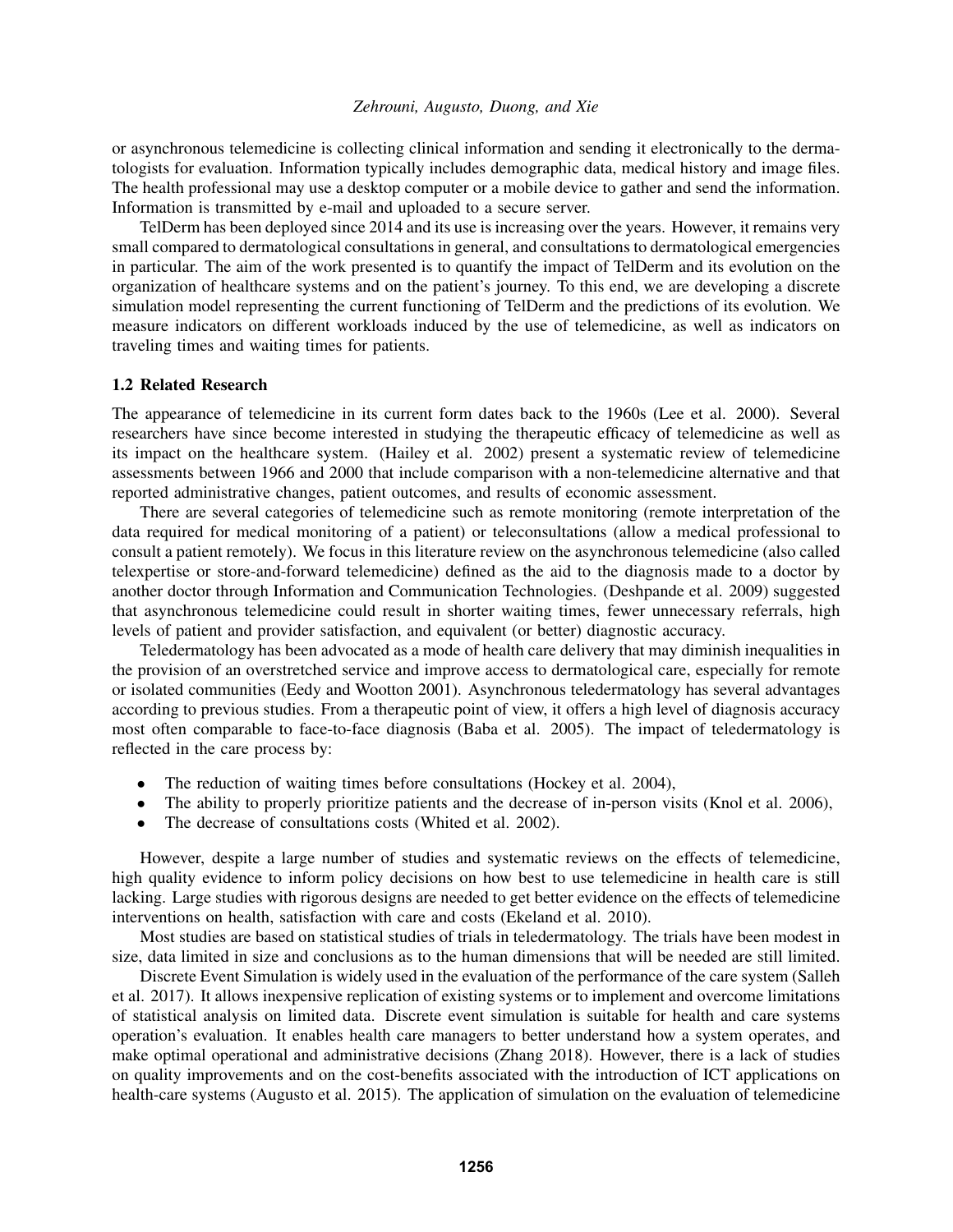is fairly recent, and to our knowledge, very limited. In [\(Lach and Vazquez 2004\)](#page-10-12), a simulation model is used to evaluate an e-consult program in Mexico. Using a mobile unit, patients are connected to a physician located in Mexico City through a satellite connection. The simulation model presented in [\(Jean 2015\)](#page-10-13) evaluates the impact of telemedicine on the larger healthcare system. Both e-consults and asynchronous telemedicine are considered in the study. [\(Aeschliman 2015\)](#page-10-14) outlines a simulation analysis of synchronous and asynchronous telemental health systems and [\(Swan et al. 2018\)](#page-10-15) a simulation evaluation of e-consults in rheumatology.

#### 1.3 Scientific contributions

In our paper, we use a discrete event simulation model to evaluate a teledermatology program integrated in the dermatological emergencies. The unique functioning of the structure is studied in order to quantify its current impact on the care system as well as its future evolution. Our performance indicators quantify both changes in the working time of the practitioners involved and changes in the patient's care path. The paper is organized as follows: first we present the functioning of the teledermatology tool TelDerm and the dermatological emergency service in which it is integrated. Then we present the logic of the simulation model and the resources considered. Finally, we present for several scenarios the key performance indicators measured as well as their analysis.

## 2 TELEDERMATOLOGY IN HOSPITAL HENRI MONDOR (FRANCE): CASE STUDY

Since 2004, access to dermatologists requires consultation with the general practitioner beforehand. The latter writes a letter specifying the dermatological problem as well as the clinical history of the patient. In 2014, the average waiting time between making an appointment with the dermatologist and consultation is 50 days, with great variability between regions. In some regions, there is a phenomenon called "medical desert", where the medical supply of specialists is not sufficient for the population of the region. This problem is not limited to France, and affects several countries worldwide.

Hospital Henri Mondor is part of the hospital group AP-HP (Assistance Publique Hopitaux de Paris) and offers a dermatological emergency (D.E) service unique in France. A dermatologist is available 24 hours a day, 7 days a week and 365 days a year. This service is accessible to any patient, walk-in or referred by another health professional, without making an appointment. Two dermatologists manage the service during business hours, and one during the night. Each consultation is recorded in the computerized patient file, and the report printed and given to the patient but rarely sent to the referring physician. A second event may take place after the consult if the dermatological problem is not solved or needs a follow up.

Between 2000 and 2010, the number of consultations in dermatological emergencies increased by 21% and the majority was walk-in patients. In addition, thanks to the widespread access to smart-phones, several physicians collaborate with dermatologists of D.E by phone (for summarizing the case of the patient) and mail or MMS (for sending photos).

Since 2014, a teledermatology service (TelDerm) has been integrated into dermatological emergencies [\(Duong 2016\)](#page-10-16). TelDerm is a store-and-forward application based on collecting photos and clinical information and sending it electronically to the on call dermatologist at Henri Mondor. Therefore, this application is only accessible to health professionals, whether they are general physicians, belong to another health facility or to accommodation facility for dependent elderly people EDE (Estalishment for dependent elderly). The availability of dermatologists 24h/24 in the service of dermatological emergencies ensures a rapid response for urgent patients (less than 2 hours), otherwise a notice is given within a few hours. If the quality of the e-referral is not sufficient to render a medical opinion, the dermatologist may request new photos or more details about the patient. If not, the dermatologist responds to the referral in writing, and records the consultation on secure computer support. Patients are not automatically called, if they need a face to face consult they are given an appointment at the D.E [\(Duong 2016\)](#page-10-16).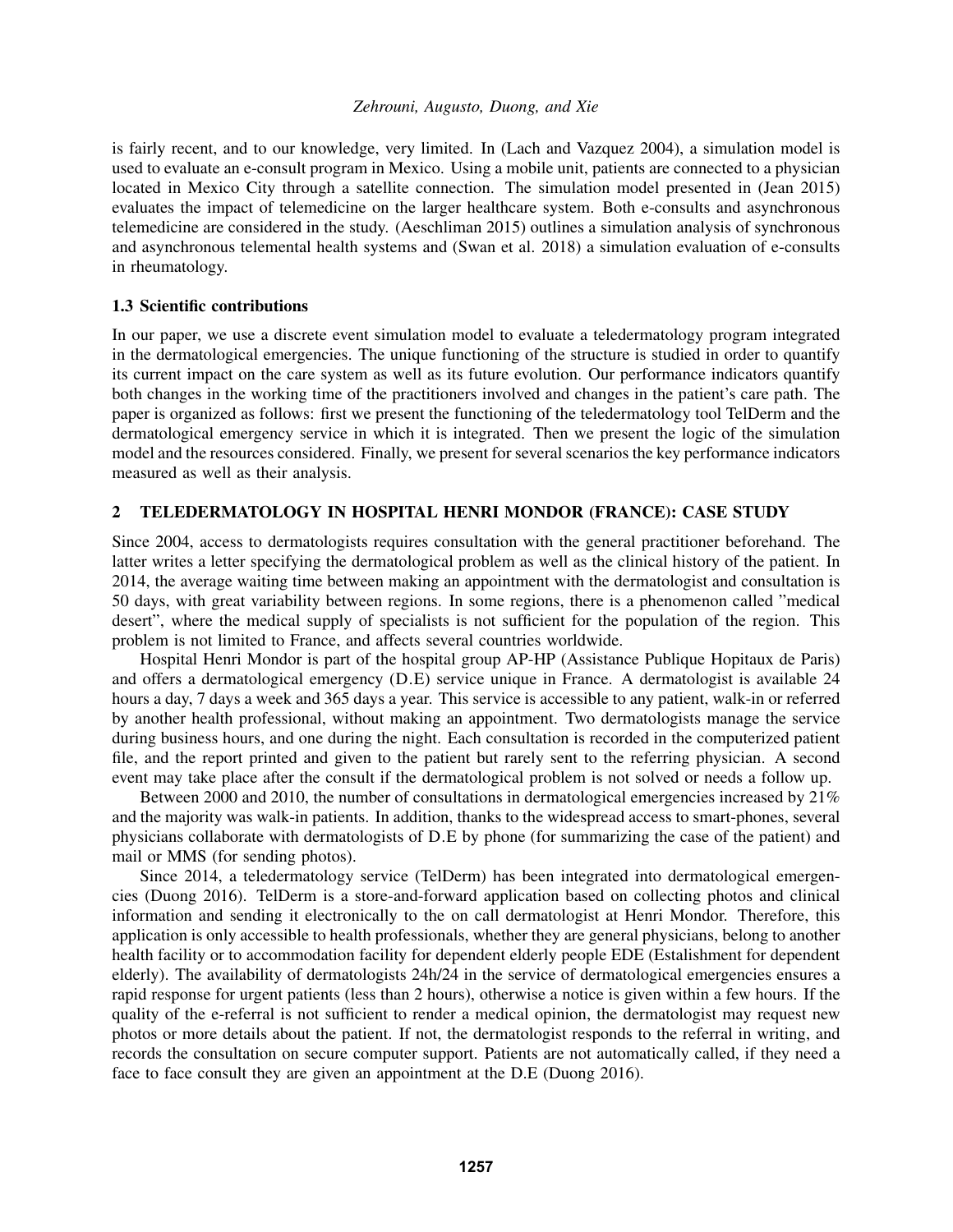Figure [1](#page-3-0) presents the source of the consultations carried out in the dermatological emergencies, as well as the second event that follows the consultation at the D.E or the e-referral [\(Drahy 2018\)](#page-10-17).

<span id="page-3-0"></span>

Figure 1: Source of consultations in dermatological emergencies.

# 3 SIMULATION MODEL

The structure of TelDerm can be described as a star network, called Hub  $\&$  Spoke, where the central node is represented by the team of dermatologists and the secondary nodes represent the different referring doctors. This structure allows the process to be taken into account from the detection of the dermatological problem in the patient to the resolution of the referral. The modeling of the teledermatology process TelDerm consists in representing on the one hand the various resources considered and on the other hand the process of using these resources to meet the medical objectives. This modeling is the basis of our process and must represent as accurately as possible the reality of the process

## 3.1 Teledermatology Key Resources

We consider as resources in our modeling all the human resources that ensure the consultations in dermatological emergencies. The process of teledermatology requires an insignificant material investment, since access to the software is free and requires either a smartphone or a computer (almost always available). Any use of the TelDerm tool for an e-referral requires at least two main resources: the referring general practitioner and the dermatologist who responds to the request. Both have medical and administrative workload. The administrative responsibilities related to the teledermatology process can mostly be provided by medical secretaries, but not all practitioners and institutions dispose of medical secretaries and doctors are then responsible for all administrative tasks. In addition, like any computer tool, there is a risk of problems related to access (connection and sending files, for example). The intervention (remote or on site) of a technical team is then necessary to unlock access. The human resources that we consider in our model are: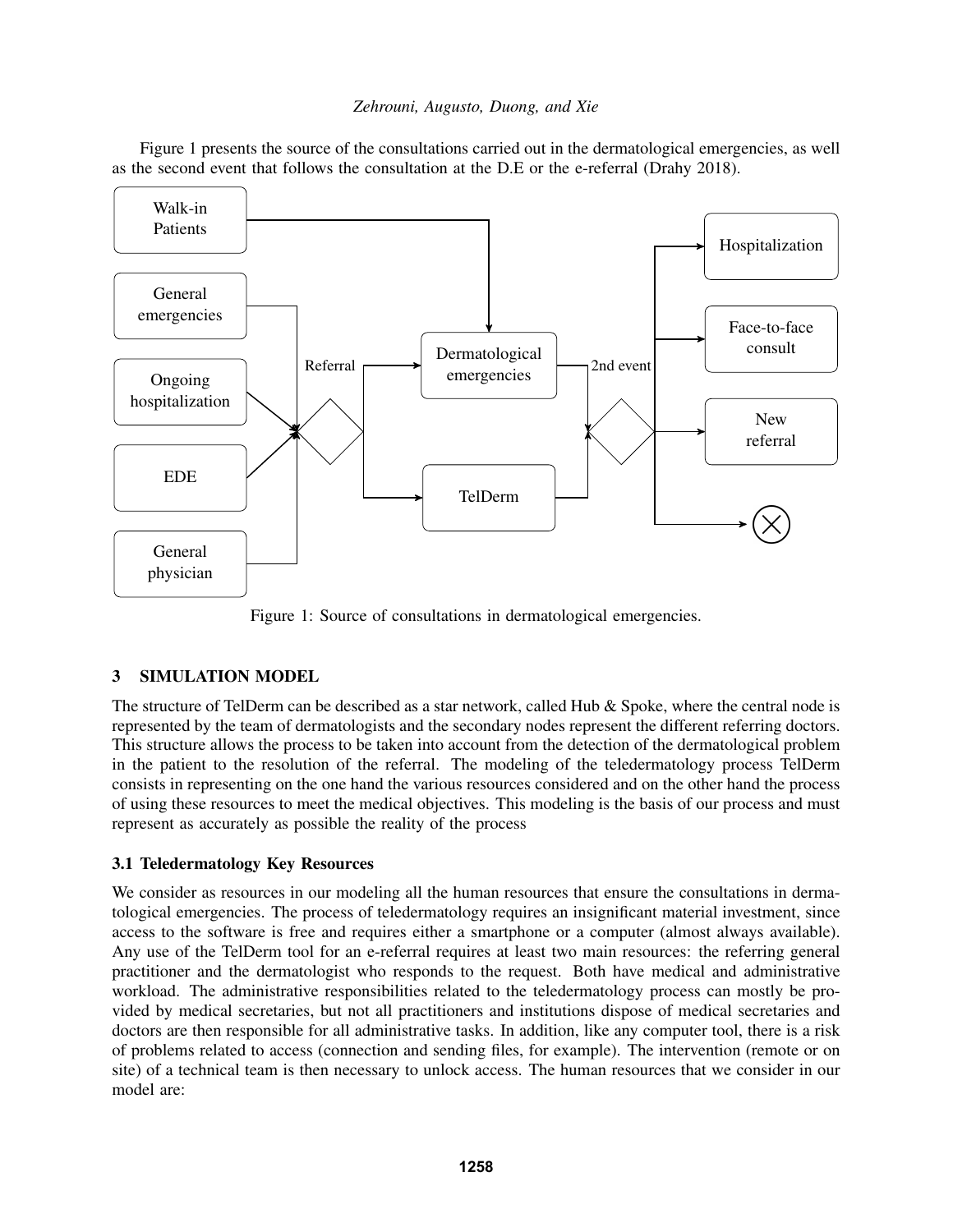- 1. The referring physician (Spoke): establishes referrals and takes photos of the patients. When the dermatologist gives his opinion, the referring doctor is responsible for forwarding the recommendations to the patient. We group in this category all general physicians regardless of their institutions (private or hospitals).
- 2. The dermatologist (Hub): reviews requests and photo files accompanying them. If the information is sufficient to make a medical opinion, the dermatologist prepares a report including the recommendations for the patient (face-to-face consultation, care plan,...).
- 3. The administrative team (hub and spoke): performs administrative tasks related to the backup of referrals and answers from dermatologists, as well as the sending of the care plan to referring practitioner.
- 4. The technical team (hub and spoke): controls computer access to the TelDerm tool, and performs interventions in case of technical problems.

#### <span id="page-4-0"></span>3.2 Simulation Logic

The objective of the simulation is to evaluate the impact of the integration of TelDerm in the D.E. The process starts with the detection of the dermatological problem. The first step for the patient is then to seek a consultation either at the dermatological emergencies or the referring doctor. It should be noted that we group under referring practitioners all practitioners presented in Figure [1.](#page-3-0) Consultation in dermatological emergencies leads to a plan of care or the resolution of the problem. The consultation with the referring doctor results in either a referral to dermatological emergencies or an e-referral. To carry out the e-referral, the doctor must connect to the TelDerm platform, fill in the patient's information and attach the patient's photos. At the reception of the e-referral, the dermatologist present in the dermatological emergencies analyzes the patient's medical file as well as the photos. Finally, they write a recommendation of care plan for the patient. Sometimes the e-referral lacks information or the quality of the photos is insufficient. The dermatologist makes a request to the referring physician to modify the e-referral. The referring physician then sends the report to the patient, and the two physicians archive the e-referral in the patient's file.

Figure [2](#page-5-0) summarizes the consultation process in dermatological emergencies, using TelDerm or not, for the two main resources (referral physician and dermatologist) and the patient. The blue blocks represent the medical burden of the referring doctor and the dermatologist. The red blocks represent the administrative steps that can be performed by the medical secretaries or, failing that, the referring doctor or dermatologist. Finally, the green blocks represent the stages where there is a risk of computer failure, and therefore require the intervention of the technical team (hub and spoke).

#### 3.3 Key Performance Indicators

The objective of the simulation model is to evaluate the impact of the integration of the TelDerm tool on the organization of the D.E. The use of TelDerm is increasing but still represents a small percentage of the D.E consultations. With this predicted evolution, the key performance indicators to be measured aim to evaluate the impact of TelDerm on the workload of the referring practitioners and dermatologists on one hand, and on the care of the patient on the other hand. Table [1](#page-6-0) summarizes the key performance indicators and associated notations.

The indicator  $W_{DE}$  measures TelDerm's potential impact on patients waiting time for a dermatological emergency consultation. This can be a direct effect of the change of workload of the on-call dermatologist. The indicator  $W_{cp}$  measures the total time of the patient in the system, that is to say the time between the detection of the dermatological problem and the reception by the patient of the treatment plan. When patients go the the D.E instead of using the e-referral tool TelDerm, *Tde* measures the mean traveling time for the face-to-face consult.

For both hub and spoke structures, we measure the medical workload of dermatologists and referring doctors (*Med<sup>h</sup>* and *Med<sup>s</sup>* respectively), the administrative workload that may be done by doctors or secretaries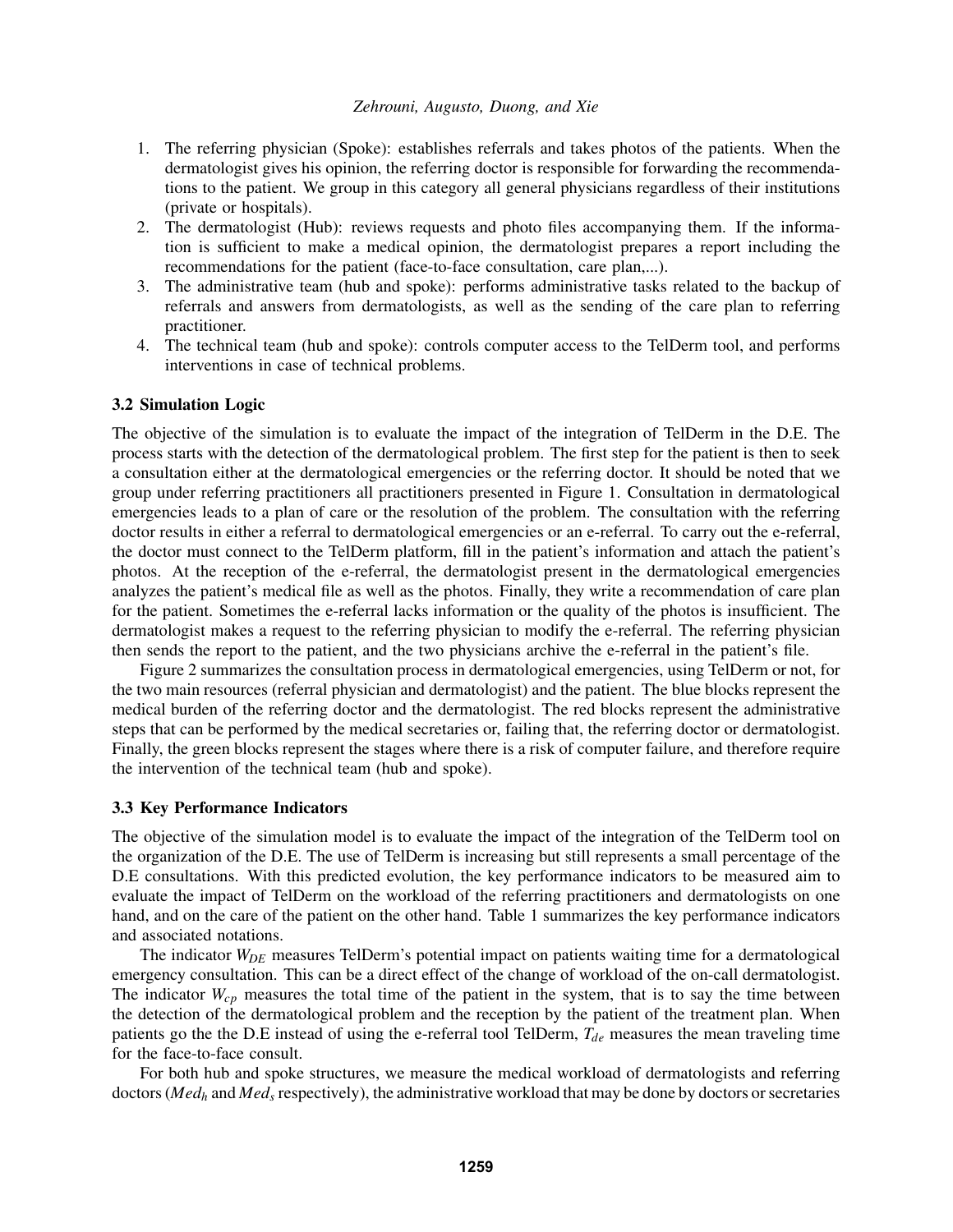<span id="page-5-0"></span>

Figure 2: Process of consult at the dermatological emergencies including TelDerm.

(*Adm<sup>h</sup>* and *Adms*). As we introduce a probability of connection or computer problems, we measure the technical workload in both hub and spoke (*Tech<sup>h</sup>* and *Techs*).

# 4 DATA AND RESULTS

The simulation model presented in this paper is made using the AnyLogic software. The simulation follows the logic presented in Section [3.2](#page-4-0) using the actual data from TelDerm. Nevertheless, the data remain limited and we use probabilistic distributions in the different scenarios.

## 4.1 Initial Data and Probabilistic Distributions

70% of patients receiving a dermatological emergency consultation are walk-in patients. For referrals, practitioners choose to send patients to the D.E or use the TelDerm tool to get the opinion of the dermatologist. We do not have exact data on the percentage of referrals via TelDerm. We will use this information in the development of simulation scenarios.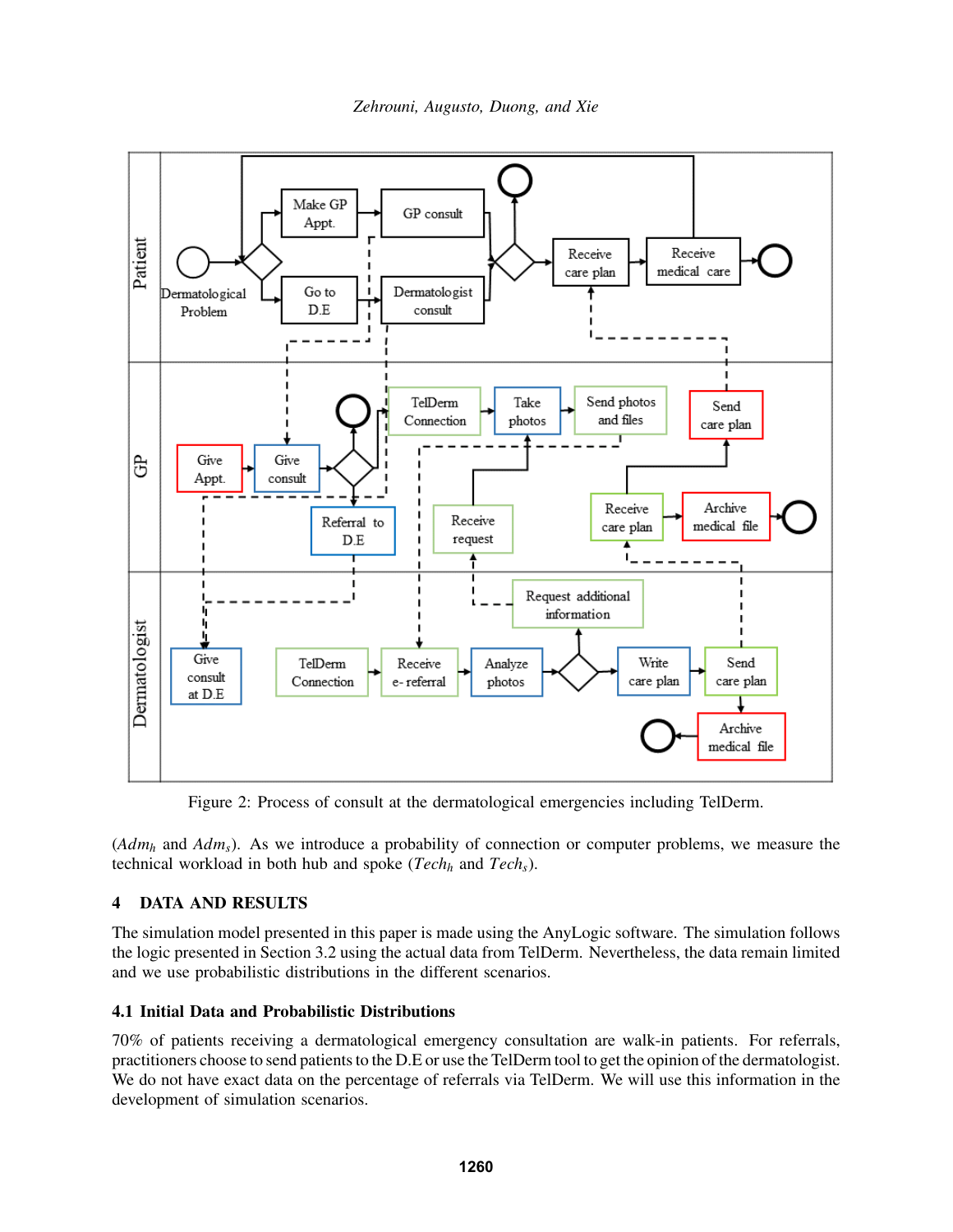<span id="page-6-0"></span>

| Category                   | Indicator                               | Notation          |
|----------------------------|-----------------------------------------|-------------------|
|                            | Waiting time at D.E                     | $W_{DE}$          |
| Patient indicators         | Waiting time for a care plan            | $W_{cp}$          |
|                            | Traveling time to the D.E.              | $T_{de}$          |
|                            | Medical workload of dermatologist       | Med <sub>h</sub>  |
| Hub resource utilization   | Administrative workload                 | $Adm_h$           |
|                            | D.E workload                            | D.E <sub>h</sub>  |
|                            | Technical workload                      | Tech <sub>h</sub> |
|                            | Medical workload of referring physician | Med <sub>s</sub>  |
| Spoke resource utilization | Administrative workload                 | Adm <sub>s</sub>  |
|                            | D.E referrals workload                  | $D.E_s$           |
|                            | Technical workload                      | $Tech_s$          |

|  |  | Table 1: Key performance indicators. |  |
|--|--|--------------------------------------|--|
|--|--|--------------------------------------|--|

<span id="page-6-1"></span>[\(Drahy 2018\)](#page-10-17) presents the source of referrals to D.E and e-referrals via TelDerm calculated on a sample of the consultations (Table [2\)](#page-6-1). As we observe, the majority of referrals to dermatological emergencies come from a general practitioner (70.1%) while the majority of e-referrals come from general emergencies (42.8%) and other institutions where patients are already hospitalized (21.1% ). In addition, 13% of patients who received e-referrals are subsequently called for a face-to-face consultation at the D.E.

| Source                  | D.E $(\% )$ | TelDerm $(\%)$ |
|-------------------------|-------------|----------------|
| Emergency room          | 23.6        | 42.8           |
| Ongoing hospitalization | 4.2         | 34             |
| <b>EDE</b>              | 2.1         | 2.1            |
| General physician (GP)  | 70.1        | 2.1 1          |
| Total                   | 100         | 100            |

Table 2: Pourcentage of referral and e-referral sources.

From data collected at the hospital Henri Mondor, we represent the durations of the different tasks of the process by a triangular distribution. The parameters are summarized in Table [3.](#page-7-0) In addition, we consider the waiting time for an appointment at the general practitioner is around 3 days (*triangular*(1,4,3)). Waiting times at the D.E are represented by a triangular distribution as well, and it's median is 1h07minutes with a minimum of 2 minutes and a maximum of 4 hours. Fot the arriving rate of patients, we use Poisson distributions with various means as scenario criteria.

## 4.2 Simulation Scenarios

The scenarios presented in this section are intended to cover several possibilities of evolution of TelDerm in the health care system.

For the results we present in the next section, we consider four evolution scenarios with the first scenario *S*0*<sup>S</sup>* that is based on the data collected in 2018. These scenarios vary in:

- Number of face-to-face consultations at the D.E: includes walk-in patients and the referrals.
- Number of e-referrals: representing the patients referred from other medical institutions and general practitioners using TelDerm,
- Maximum travel distance: represents in hours the maximum time traveled for a face-to-face consult at the D.E for the patients, and for an e-referral for the medical practitioners,
- Rate of referral: patients presenting themselves to EDs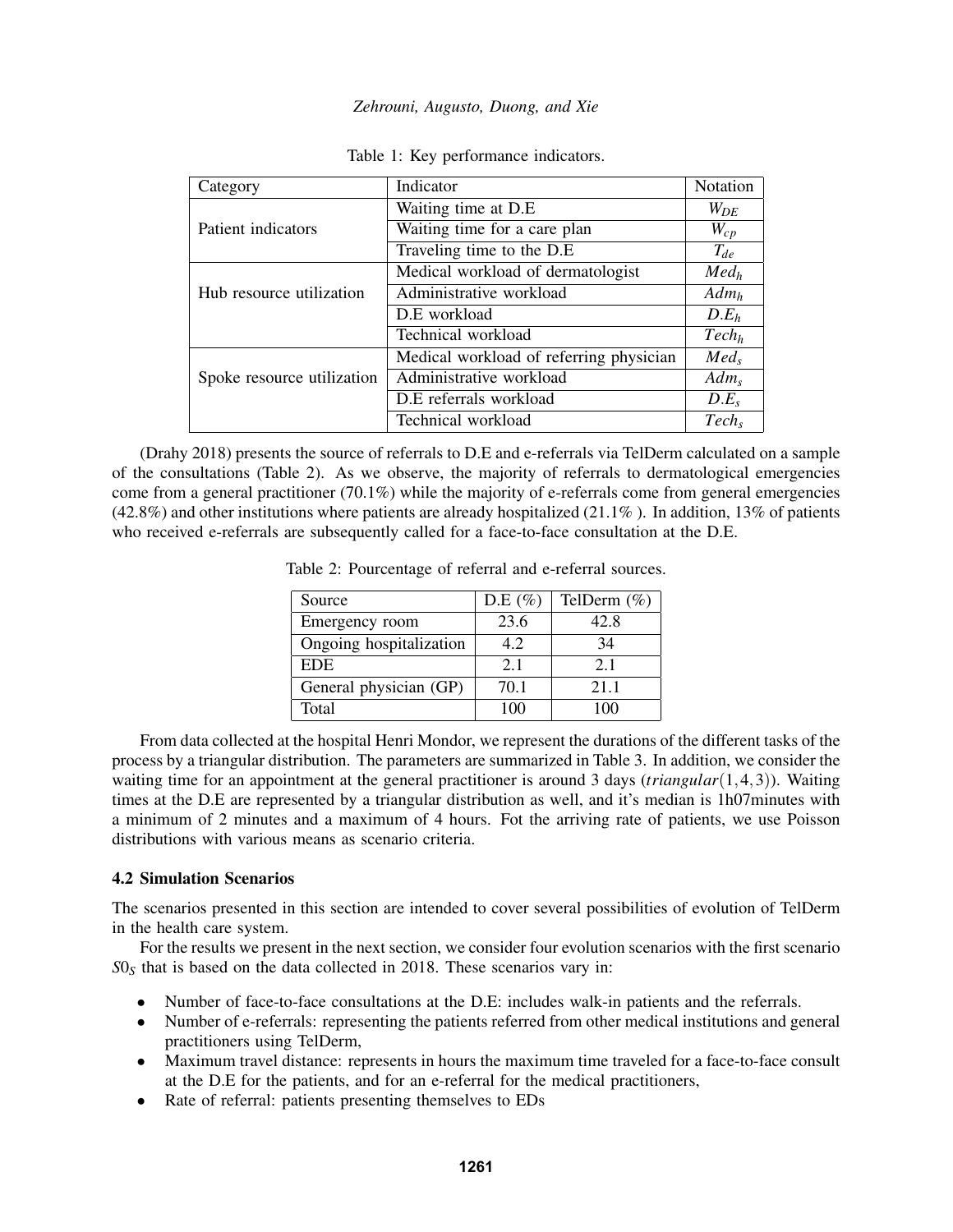| Resource                       | Phase            | Triangular distribution parameters |         |                |
|--------------------------------|------------------|------------------------------------|---------|----------------|
|                                |                  | (in minutes)                       |         |                |
|                                |                  | minimum                            | maximum | median         |
| Referring practitioner (spoke) | Connection       |                                    | 30      |                |
|                                | Medical file     |                                    |         |                |
|                                | <b>Photos</b>    |                                    | 20      |                |
|                                | Send e-referral  |                                    |         |                |
|                                | Receive response |                                    |         |                |
| Dermatologist (hub)            | Connection       |                                    | 30      |                |
|                                | Analysis         |                                    |         | 3.5            |
|                                | Care plan        |                                    |         | $\overline{2}$ |
|                                | Archiving        |                                    |         | 5              |
|                                | Consult at D.E   |                                    | 25      | 18             |

<span id="page-7-0"></span>Table 3: Referring practitioner and dermatologist's workload distributions by process phase.

Scenario  $S1<sub>S</sub>$  represents the evolution of demand but with the percentage of e-referrals unchanged compared to 2018 (scenario *S*0*S*). Scenario *S*2*<sup>S</sup>* represents the increase in demand as well as the use of e-referrals via TelDerm. Scenario  $S_5$  represents the scenario where e-referrals are accepted by patients and physicians, so the rate of patient self-referral decreases and the likelihood of physicians using TelDerm instead of the classical referral increases. Table [4](#page-7-1) summarizes the scenarios and there parameters. In addition, scenarios  $SO_L$  to  $S3_L$  use the same data as the scenarios  $SO_S$  to  $S3_S$  with the exception of the maximum travel distance which goes to 4h (Large zone).

Table 4: Scenarios data for a maximum travel distance of 2 hours.

<span id="page-7-1"></span>

| Data                                    | S0 <sub>s</sub> | S1s     | S2s     | $S3_S$  |
|-----------------------------------------|-----------------|---------|---------|---------|
| Total number of consults                | 23500           | 47000   | 47000   | 47000   |
| Number of face-to-face consults at D.E. | 20000           | 40000   | 35000   | 35000   |
| Number pf e-referrals                   | 3500            | 7000    | 11000   | 11000   |
| Maximum travel distance                 | 2 hours         | 2 hours | 2 hours | 2 hours |
| Rate of referrals                       | 30%             | 30%     | $30\%$  | 50%     |

## 4.3 Results and Discussion

Each scenario is simulated over a period of one year and replicated 1000 times. The following results are the average of the replications. The impact of the maximum travel distance is mainly reflected on the patient indicators. For the sake of readability, we present for the other KPI for the scenarios  $S_0$  to  $S_3$ taking into account the current maximum travel distance (2 hours).

## 4.3.1 Hub and spoke workload KPI

For the workload indicators of the spoke physicians and hub specialists, we represent the results in fulltime equivalent. An FTE of 1.0 is equivalent to a full-time worker, and according to French legislation corresponds a weekly workload of 48 hours for doctors, 35 hours for tech and administrative workers.

In the current configuration of TelDerm (scenario  $S_0S$ ), the medical load to provide care is 2.59 FTE (2.17 to D.E and 0.42 to e-referrals). This shows a work overload of the two FTE that manage the service. Added to this is the administrative workload related to e-referrals, which amounts to an average of 0.15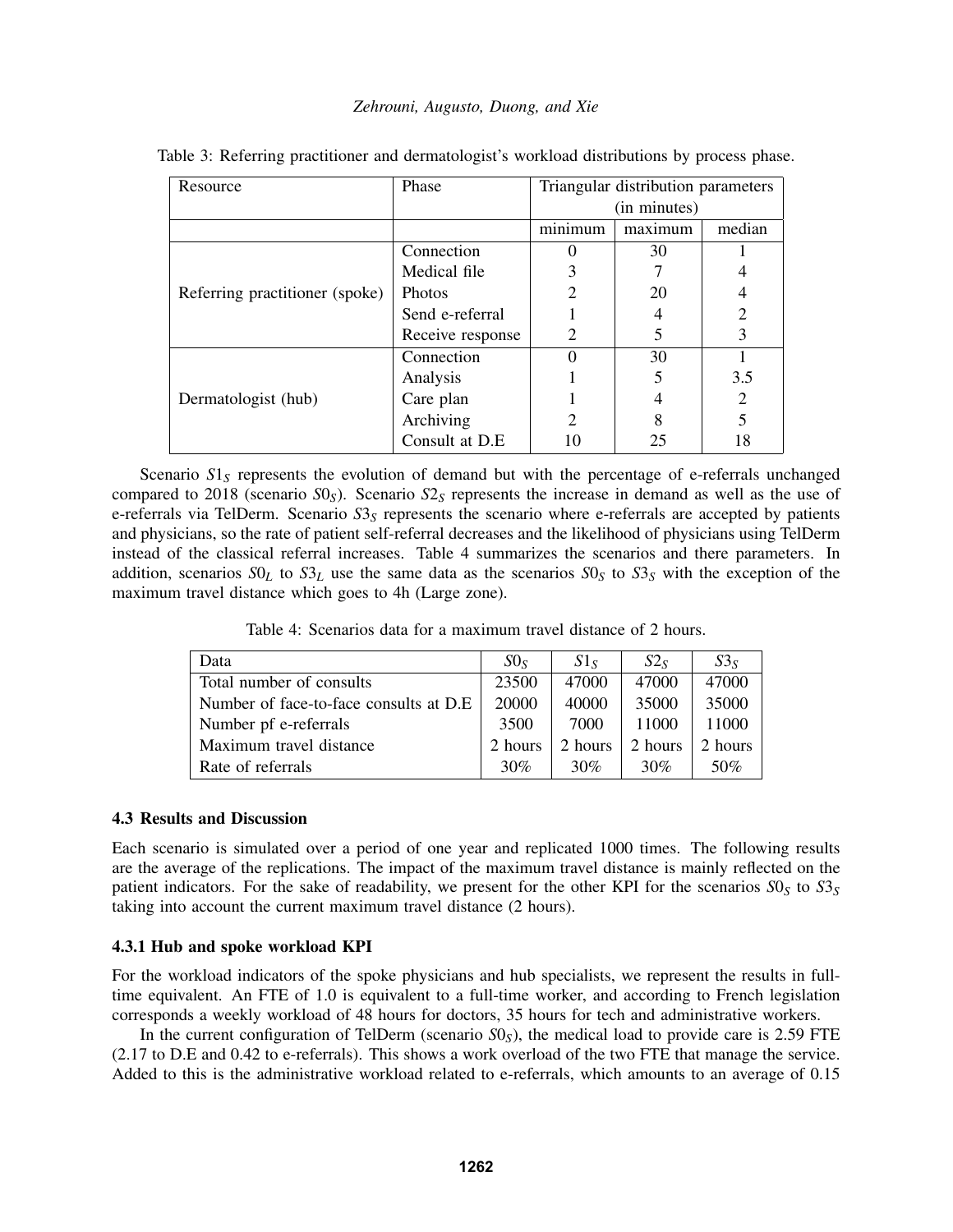FTE, which corresponds to 15% of the working time of a dermatologist in the absence of a medical secretary and to (Figure [3\)](#page-8-0).

The more the demand increases, the more the workload increases (Scenario *S*1*S*). When the demand and the use of teledermatology increase (Scenario  $S2<sub>S</sub>$ ), the medical workload at the D.E decreases but the administrative workload increases. In the absence of a medical secretary, dermatologist time savings due to teledermatology are lost in administrative tasks. This conclusion is confirmed by scenario  $S3<sub>S</sub>$ , where the use of TelDerm is better accepted by patients and physicians. In this scenario, 5.1 FTE provide the same number of consultations and e-referrals as the  $S2<sub>S</sub>$  instance (5.25 FTE). The administrative workload rises to 0.7 FTE (corresponding to 0.96 non-medical FTE).

From the referring physician's point of view (Figure [4\)](#page-8-0), we observe that the medical and administrative workload of e-refferals is far superior to the classic referral. We do not know the number of referring physicians so it is difficult to reflect the impact of teledermatology on each practitioner. However, with the evolution of TelDerm, the associated workload is increasing (from 1.2 to 3 FTE for medical tasks, and from 0.2 to 0.7 FTE for administrative tasks). More data is needed to better evaluate the spoke KPI.

<span id="page-8-0"></span>

Figure 3: Hub KPI in full-time equivalent. Figure 4: Spoke KPI in full-time equivalent.

<span id="page-8-1"></span>Technical interventions are limited and do not require immediate recruitment decisions. The workload is equitably distributed between the hub and the spokes and ranges from 0.02 to 0.1 FTE depending on the scenario (Figure [5\)](#page-8-1). These interventions can be entrusted to a remote repair service, or a medical employee can be trained to intervene on breakdowns.



Figure 5: Tech KPI for a small service area.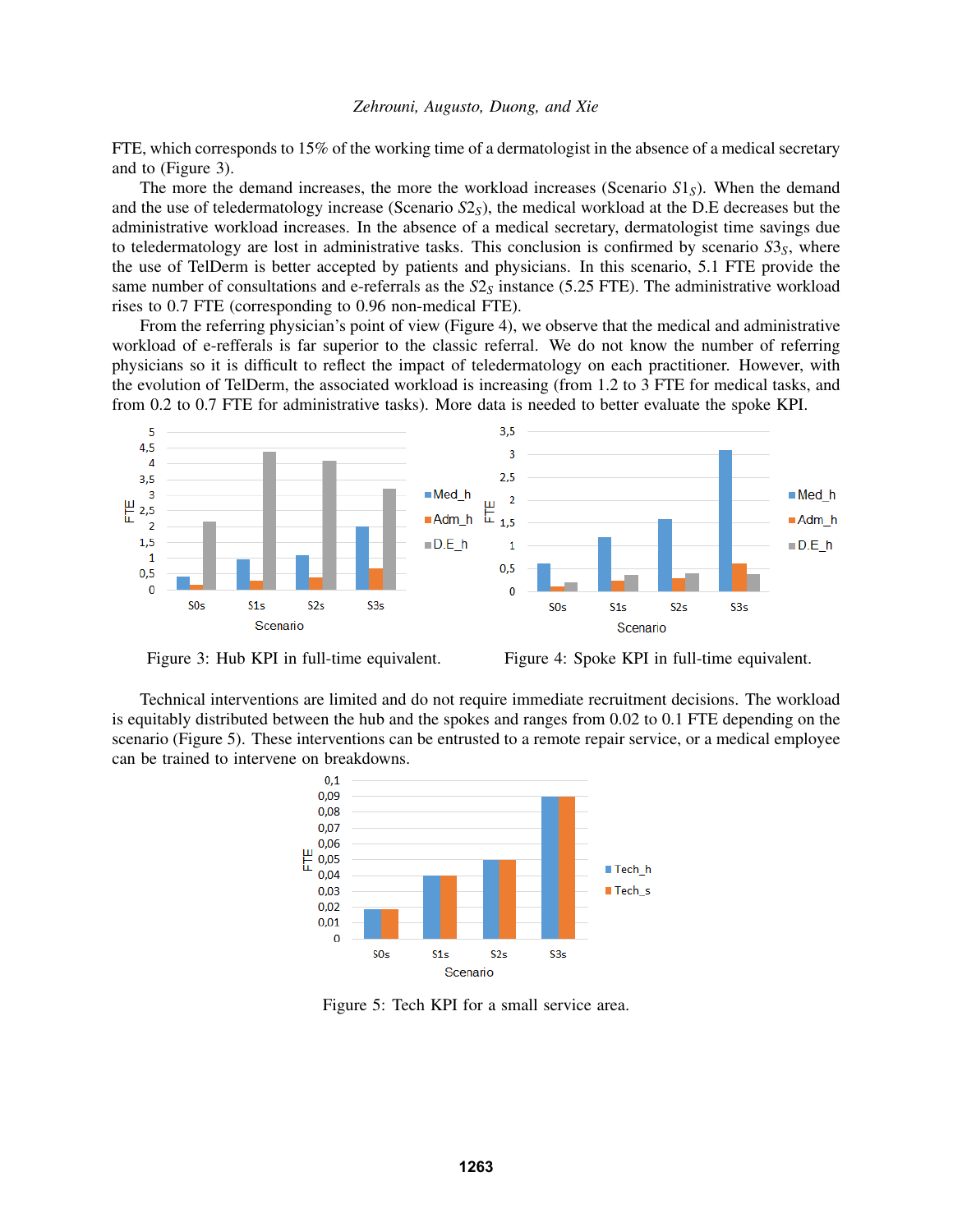### 4.3.2 Patient KPI

In the current situation, the average traveling time of patients to D.E is 48 minutes with a maximum travel distance of 2h (Figure [6\)](#page-9-0). This duration increases with the expansion of the territory reaching 95 minutes, and decreases to 35 minutes with the development of e-referrals. The majority of patients travel by car or public transportation, but patients in EDE or in continuous hospitalization require transportation by medical vehicles. A more accurate analysis of patients will allow in future work to estimate the precise cost of patient transport.

Patient's mean waiting time at the D.E remains stable in response to the increase in demand and the maximum travel distance (around 80 minutes). This indicator then decreases for the scenarios *S*2 and *S*3 , in particular because of the decrease in the number of face-to-face consultations at the D.E. This indicator needs to be more precise by considering a real queue with a limited number of dermatologists and a realistic arrival distribution.

<span id="page-9-0"></span>The duration of the patient journey between detecting and resolving the dermatological problem is stable for different maximum travel distances and number of consultations (around 0.7 days). This indicator increases with the evolution of teledermatology until waiting for 0.96 days in average. This is mainly due to the waiting times for GP appointments, and does not include referrals from other medical institutions.



Figure 6: Patient KPI for small and large service area.

The scenarios tested in these results correspond to the current instance as well as several possible evolutions. All evolution scenarios consider an increase in demand with more or less acceptance of teledermatology. In all the results, we observe an organizational change for the professionals as well as for the patients which requires more attention from the decision-makers. If used properly, teledrmatology could allow a better organization of the work of the dermatologists and a better offer of care for the patients.

### 5 CONCLUSION

In this paper, we presented a simulation model for assessing the impact of integrating teledermatology into the healthcare system. Telemedicine is becoming increasingly important in the French healthcare system, and simulation is a powerful tool for understanding, analyzing and improving the changes needed for all the resources involved in telemedicine.

A major change in the functioning of physicians and specialists is the administrative workload of telemedicine. Decision-makers must choose between recruiting and / or centralizing administrative tasks in order to better utilize costly resources (general practitioners and dermatologists). This investment is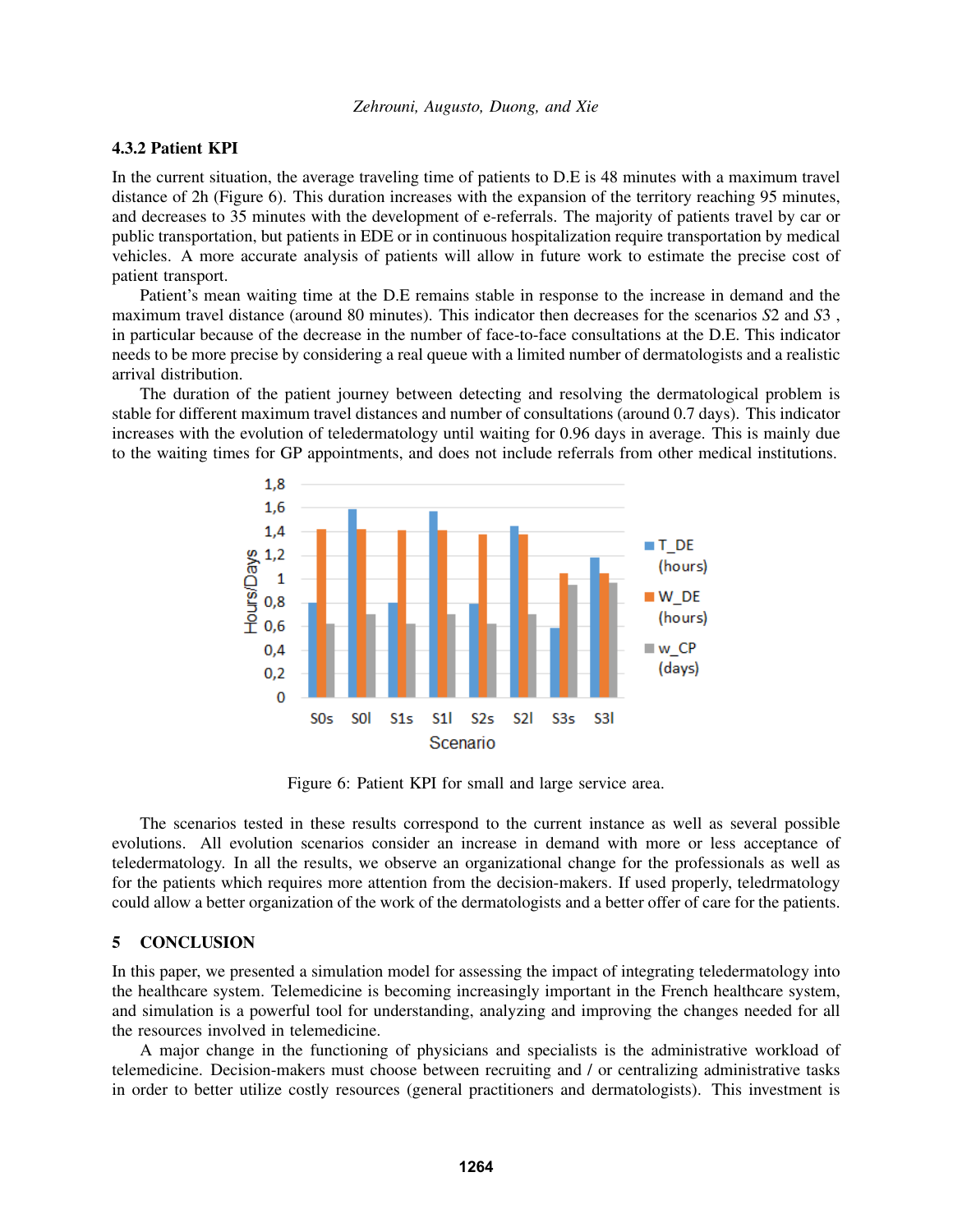important for the purpose of providing coordinated care and sharing and continuity of patients' medical records.

From the point of view of patients, one of the natural conclusions of the use of teledermatology is to reduce traveling times. Nevertheless, relative to the direct passage through dermatological emergencies, the duration of the patient's journey (from detection to resolution) increases with telemedicine.

In future work, we improve the quality of the indicators by a more detailed process, especially from the point of view of patients. We are working on social and human indicators as well as a medico-economic analysis (in collaboration with other researchers in the Avenir Sant Numrique chair). At the same time, we use the same methodology for other e-consultas and e-referrals formats in France whose functionality differ significantly from TelDerm (call-center for appointments, for example). The objective remains the decision support for the generalization of telemedicine practices throughout the territory.

#### REFERENCES

- <span id="page-10-14"></span>Aeschliman, R. 2015. *Modeling and Analysis of Telemental Health Systems with Petri Nets*. Ph.D. thesis, Kansas State University, Manhattan, Kansas.
- <span id="page-10-11"></span>Augusto, V., O. Rejeb, X. Xie, S. Aloui, L. Perrier, P. Biron, and T. Durand. 2015. "Performance Evaluation of Health Information Systems Using ARIS Modeling and Discrete-Event Simulation". In *Proceedings of the 2015 Winter Simulation Conference*, edited by L. Yilmaz, W. K. V. Chan, I. Moon, T. M. K. Roeder, C. Macal, and M. D. Rossetti, 1503–1514. Piscataway, New Jersey: Institute of Electrical and Electronics Engineers, Inc.
- <span id="page-10-4"></span>Baba, M., D. Seckin, and S. Kapdali. 2005. "A Comparison of Teledermatology Using Store-and-Forward Methodology Alone, and in Combination with Web Camera Videoconferencing". *Journal of Telemedicine and Telecare* 11(7):354–360.
- <span id="page-10-2"></span>Deshpande, A., S. Khoja, J. Gmez, A. McKibbon, C. Rizo, D. Husereau, and A. Jadad. 2009. "Asynchronous Telehealth: A Scoping Review of Analytic Studies". *Open Medicine : A Reer-Reviewed, Independent, Open-Access Journal* 3(2):69–91.
- <span id="page-10-17"></span>Drahy, F. 2018. *Recours Medicaux ´ a l'Expertise Dermatologique Urgente : Consultation d'Urgence et T ` el´ edermatologie ´* . Ph.D. thesis, Université Paris Descartes, Paris, France.
- <span id="page-10-16"></span>Duong, T. 2016. *Integration par les Usages dune Innovation en Sant ´ e : La T ´ el´ edermatologie ´* . Ph.D. thesis, Universite Paris-Saclay, ´ Paris, France.
- <span id="page-10-3"></span>Eedy, D., and R. Wootton. 2001. "Teledermatology: a Review". *British Journal of Dermatology* 144(4):696–707.
- <span id="page-10-8"></span>Ekeland, A., A. Bowes, and S. Flottorp. 2010. "Effectiveness of Telemedicine: A Systematic Review of Reviews". *International Journal of Medical Informatics* 79(11):736–771.
- <span id="page-10-1"></span>Hailey, D., R. Roine, and A. Ohinmaa. 2002. "Systematic Review of Evidence for the Benefits of Telemedicine". *Journal of Telemedicine and Telecare* 8(1):1–30.
- <span id="page-10-5"></span>Hockey, A. D., R. Wootton, and T. Casey. 2004. "Trial of Low-Cost Teledermatology in Primary Care". *Journal of Telemedicine and Telecare* 10(1):44–47.
- <span id="page-10-13"></span>Jean, C. 2015. "Predictive Modelling of Telehealth System Deployment". *Journal of Simulation* 9(2):182–194.
- <span id="page-10-6"></span>Knol, A., T. van den Akker, R. Damstra, and J. de Haan. 2006. "Teledermatology Reduces the Number of Patient Referrals to a Dermatologist". *Journal of Telemedicine and Telecare* 12(2):75–88.
- <span id="page-10-12"></span>Lach, J. M., and R. M. Vazquez. 2004. "Simulation Model of the Telemedicine Program". In *Proceedings of the 2004 Winter Simulation Conference*, edited by R. G. Ingalls, M. D. Rossetti, J. S. Smith, and B. A. Peters, 2012–2017. Piscataway, New Jersey: Institute of Electrical and Electronics Engineers, Inc.
- <span id="page-10-0"></span>Lee, S.-G., S. Mun, P. Jha, B. Levine, and D.-W. RO. 2000. "Telemedicine: Challenges and Opportunities". *J. High Speed Networks* 9(1):15–30.
- <span id="page-10-9"></span>Salleh, S., P. Thokala, A. Brennan, R. Hughes, and A. Booth. 2017. "Simulation Modelling in Healthcare: An Umbrella Review of Systematic Literature Reviews". *PharmacoEconomics* 35(9):937–949.
- <span id="page-10-15"></span>Swan, B., C. Shevlin, A. Cho, and D. Phinney. 2018. "Simulation Tool to Evaluate Electronic Consultations in Rheumatology". In *Proceedings of the 2018 Winter Simulation Conference*, edited by M. Rabe, A. A. Juan, N. Mustafee, A. Skoogh, S. Jain, and B. Johansson, 2589–2599. Piscataway, New Jersey: Institute of Electrical and Electronics Engineers, Inc.
- <span id="page-10-7"></span>Whited, J., R. Hall, M. Foy, L. Marbrey, S. Grambow, T. Dudley, S. Datta, D. Simel, and E. Oddone. 2002. "Teledermatology's Impact on Time to Intervention among Referrals to a Dermatology Consult Service". *Telemedicine Journal and e-Health: The Official Journal of the American Telemedicine Association* 8(3):313–321.
- <span id="page-10-10"></span>Zhang, X. 2018. "Application of Discrete Event Simulation in Health Care: a Systematic Review". *BMC Health Services Research* 18(1):687–698.